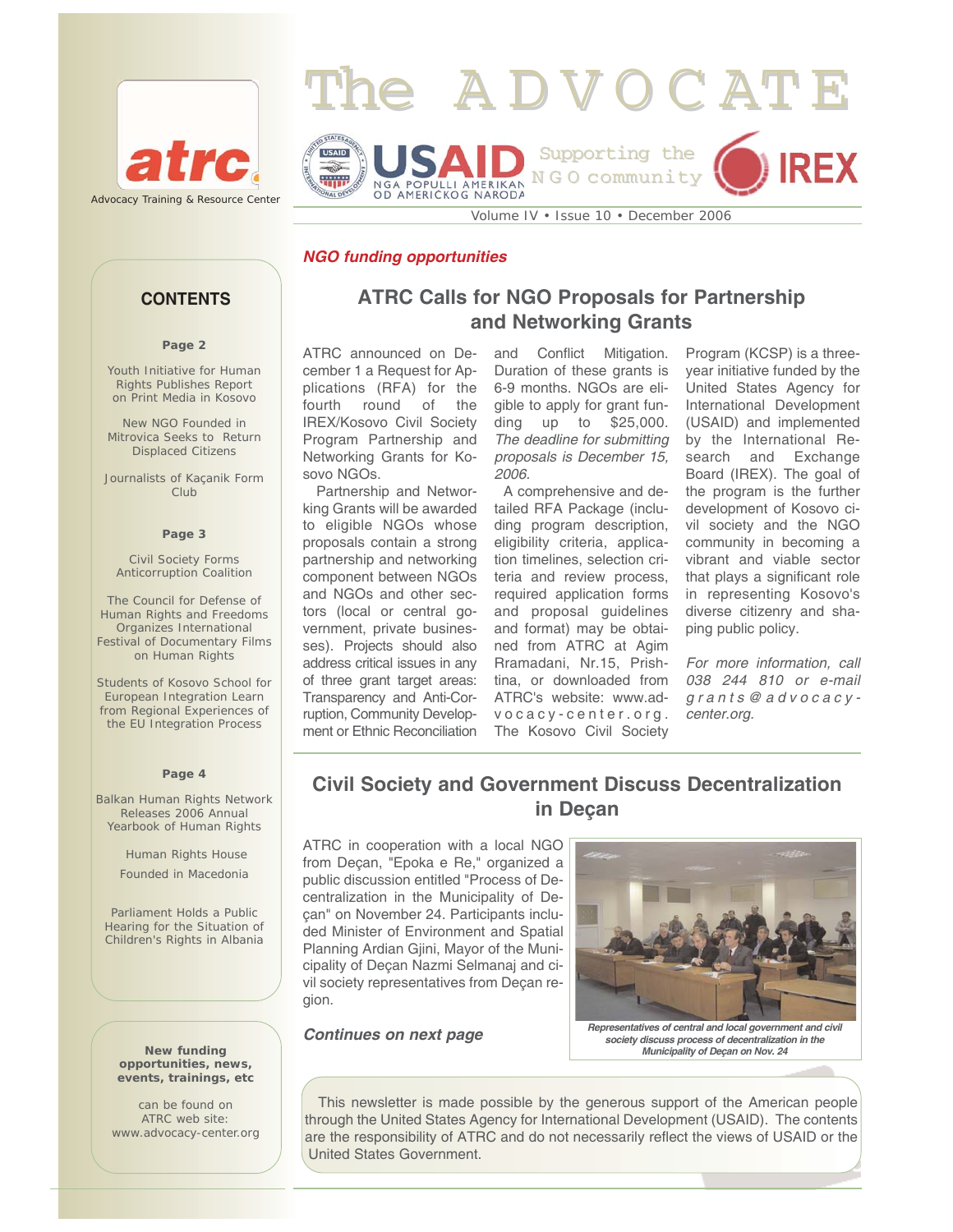### **NEWSLETTER**

#### *New NGOs*

### **New NGO Founded in Mitrovica Seeks to Return Displaced Citizens**

"Bregu i Veriut" was founded in November to return displaced persons to their homes in Northern part of Mitrovica. Musa Miftari, chairperson of the organization, said "Bregu i Veriut" will seek assistance from citizens, governing institutions, civil society and national and international institutions to enable a gradual return of all citizens to their property in Northern part of Mitrovica.

# **Civil Society and Government Discuss Decentralization in Deçan**

*Continues from page 1*



*Villagers of Sllup, Voksh and Rastavice expressed their concerns about Pilot Municipality Unit of Junik, to Minister of Environment and Spatial Planning, Ardian Gjini, on Nov. 24*

Villagers of Sllup, Voksh and Rastavice expressed their concerns about plans

into the Pilot Municipality Unit of Junik. "The current pilot project does not serve the needs of the villagers of Sllup, Voksh and Rastavice.

to merge the se villages

It does not bring public services closer to villagers," Nezir Panxhja, head of Voksh village, said.

Minister Gjini, also a member of the negotiation team on the future political status of Kosovo, tried to assure Deçan citizens that their voice is being heard. He vowed that their concerns will be considered and discussed with Lutfi Haziri, Deputy Prime Minister and Minister of Local Governance Administration. The discussion was financially supported by the Balkan Trust for Democracy (BTD).

*For more information contact info@advocacycenter.org.*

#### *Media monitoring*

# **Youth Initiative for Human Rights Publishes Report on Print Media in Kosovo**

Between August 1 and October 15 the Youth Initiative for Human Rights (YIHR) monitored nine Kosovar daily newspapers to examine media coverage of key issues relevant to Kosovar society. The media monitoring also examined the influence editorials might have upon public views. The papers monitored included Koha Ditore, Express, Zëri, Kosova Sot, Bota Sot, Epoka e Re, Lajm, Iliria Post and Pavarësia News.

The monitoring focused on talks between Prishtina and Belgrade regarding the future political status of Kosovo, especially the issue of decentralization and community rights. "This focus reflects

the fundamental importance of these negotiations for citizens and the future of Kosovo," the YIHR report said.

The report also analyzed the quality of reporting in



Kosovo media, as well as the level of (un)professionalism. "There is much room for improvement in the methods used by journalists in producing newspaper articles. Basic errors are made such as the use of one source of information in creating a story, which contradicts fundamental principles of balanced reporting," the report stated.

"However, there is a positive tendency in the Kosovo media to give more space to minorities, where they can equally express their thoughts, feelings and attitudes," it continued.

*For further information, phone 038 244 517 or email ksoffice@yihr.org.*

#### **Journalists of Kaçanik Form Club**

Journalists from Kaçanik Municipality established a club on November 19, which will protect the rights and dignity of local journalists, promote free media and foster public transparency. Journalists of Kaçanik discussed and approved the statute of their club and elected its chairperson, Kjani Sallahu.

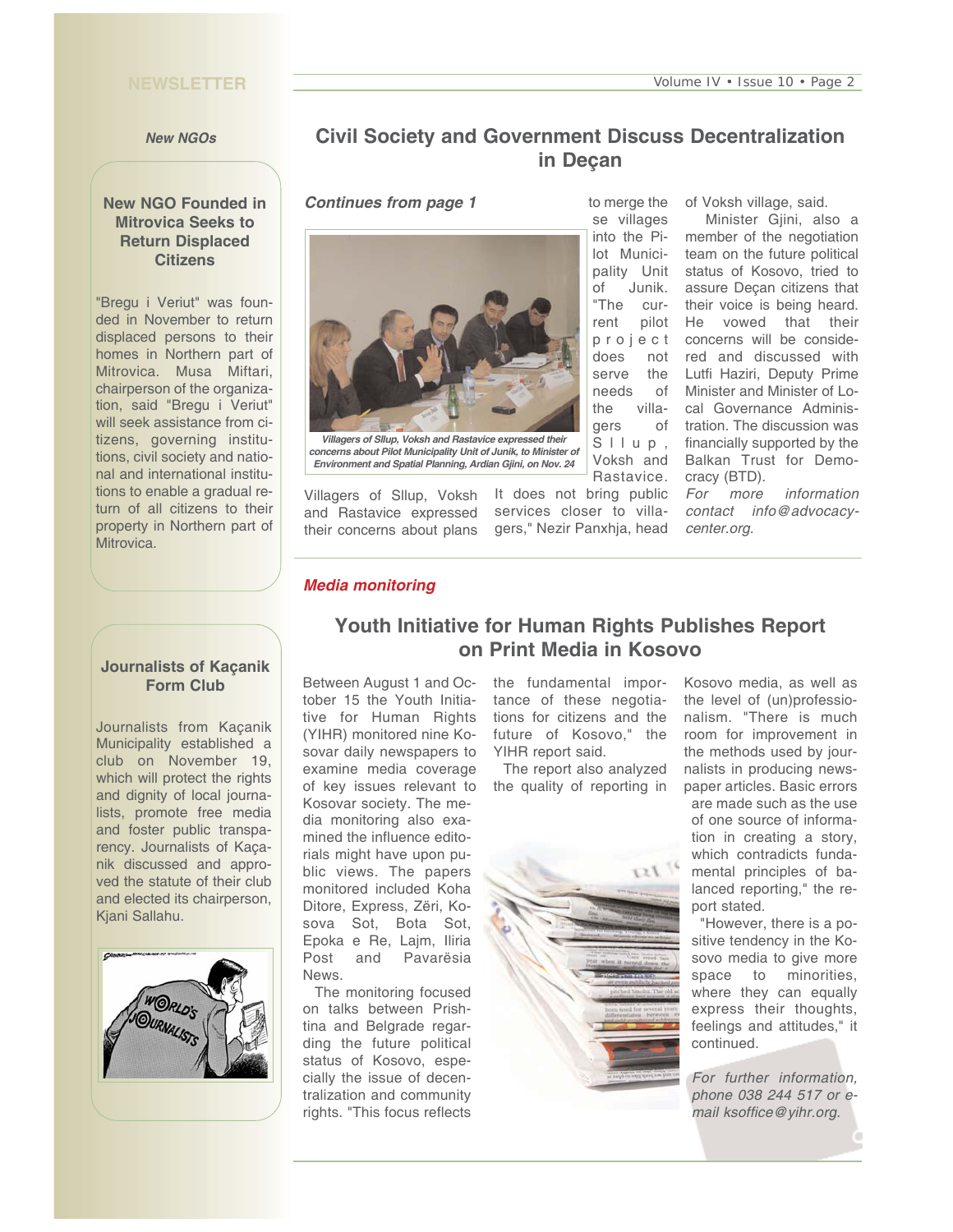#### **NEWSLETTER**

### *Transparency and anticorruption*

**Students of Kosovo School for European Integration Learn from Regional Experiences of the EU Integration Process** 



Representatives from Croatia, Albania, Macedonia, Montenegro and Slovenia shared lessons learned from the European Union (EU) integration process with students from the Kosovo School for European Integration at a regional seminar organized by the Kosovar Civil Society Foundation on November 24-25.

Students were introduced to specific topics on EU integration in South Eastern Europe, including Croatia's path towards the EU, Albania's perspective on European integration, Macedonia's experience as a candidate country, Montenegro in the process of integration and Slovenia and the EU.

Regional participants mentioned the mistakes their countries have made during the EU integration process. They advised Kosovars against repeating these same mistakes.

"Kosovars' duty is to be ready as soon as possible to knock on the EU's door, and Kosovo is heading in the right direction," Kosovo Prime Minister Agim Çeku said.

*For further information, contact office@kcsfoundation.org.* 

## **Civil Society Forms Anticorruption Coalition**

Sixty representatives of civil society established the Kosovo Anticorruption Coalition during a workshop on transparency and anticorruption organized in Prizren by ATRC, the United Nations Development Program and the Kosovo Agency for Anticorruption on Dec. 1-2.

The workshop aimed to gather, strengthen and support civil society in Kosovo in fighting corruption, according to organizers.

Participants also discussed a number of topics related to transparency and anticorruption issues, such as the role of civil society in increasing institutional transparency, accountability and capacity to fight

*Human Rights* 

corruption; the importance of building coalitions; advocacy as a tool in combating corruption; and the latest findings on people's perceptions regarding transparency in Kosovo.

"Kosovo needs a strong and effective coalition of different civil society organizations in its fight against corruption. NGOs, united in a coalition, would play a role in the community, pressuring and serving as a 'watchdog' over institutional reforms," Rreze Duli, Director of ATRC, said.

"Due to the lack of good cooperation between civil society organizations in the fight against this phenomenon that is affecting development in Kosovo, UNDP

and ATRC organized the workshop which resulted in a new civil society anticorruption coalition," Evliana Berani, the UNDP representative, said.

The new coalition elected a management council and approved the system of organizing normative acts of the Kosovo Anticorruption Coalition.

The seminar was part of UNDP's "Kosovo Transparency Initiative," which includes advocacy activities, research and training on anticorruption and transparency issues aiming to fight corruption in Kosovo.

*For more information, contact info@advocacycenter.org.* 

# **The Council for Defense of Human Rights and Freedoms Organizes International Festival of Documentary Films on Human Rights**

The Council for Defense of Human Rights and Freedoms (CDHRF) organized the seventh International Festival of Documentary Films on Human Rights in Prishtina on Dec. 5-10.

Divided into several categories, thirty films on human rights from different parts of the world were screened at cinema ABC 1 during the "One World" festival. Eleven films were from Kosovo.

The festival included public discussions among different groups on topics such as impartiality in journalism, women's rights, children's rights and problems between "Veteven-

dosja" activists and the Kosovo Police Service were part of the festival.

"The International Festival of Documentary Films on Human Rights 'One World' is gaining the status of a traditional festival," Pajazit Nushi, Chairman of CDHRF, said. According to Nushi, the Kosovar audience is becoming increasingly interested in human rights. "The audio and visual images on human rights accompanied by short comments and stories are having more impact than other forms of development of culture for the protection of human rights

and freedoms," he said.

*For more information, visit www.cdhrf.org.*



*"The German Secret (see picture)" and "Children of Çabra" won the best documentary films prize of the festival on Dec.10*